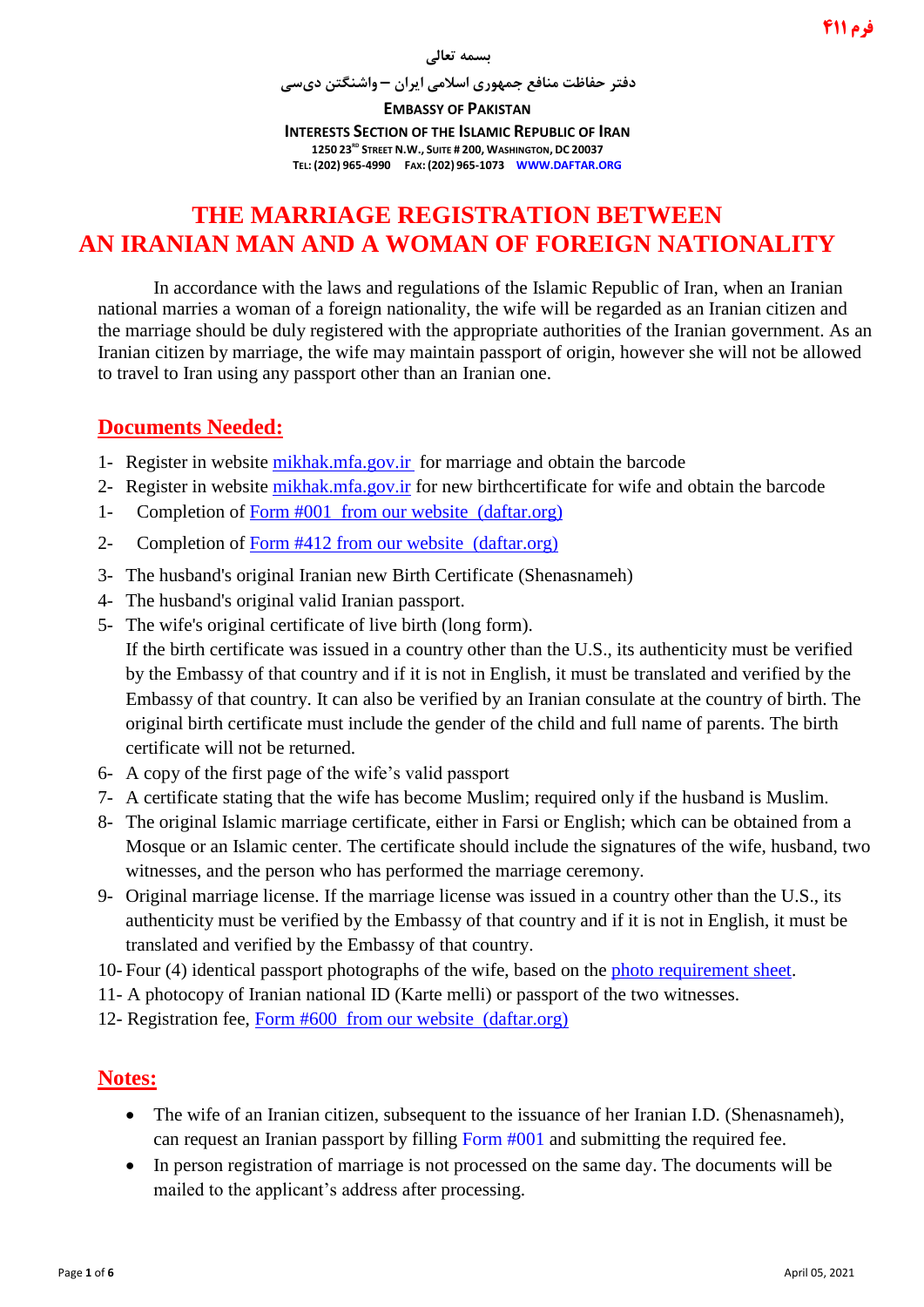## **فرم 144**

#### **بسمه تعالی**

**دفتر حفاظت منافع جمهوری اسالمی ایران – واشنگتن دیسی**

#### **EMBASSY OF PAKISTAN**

**INTERESTS SECTION OF THE ISLAMIC REPUBLIC OF IRAN**

**1250 23RD STREET N.W., SUITE # 200, WASHINGTON, DC 20037**

**TEL: (202) 965-4990 FAX: (202) 965-1073 WWW.DAFTAR.ORG**

# **تقاضانامه ثبت ازدواج بین مرد ایرانی و زن غیر ایرانی**

# **مشخصات زوج )مرد(** – **))موکل((**

|                                                                                                                                                                                                                    |              |                     |                                   |                                                                                                                 |                            |                        |                                |                   | $\frac{1}{2}$ $\frac{1}{2}$ $\frac{1}{2}$ $\frac{1}{2}$ $\frac{1}{2}$ $\frac{1}{2}$ |                   |
|--------------------------------------------------------------------------------------------------------------------------------------------------------------------------------------------------------------------|--------------|---------------------|-----------------------------------|-----------------------------------------------------------------------------------------------------------------|----------------------------|------------------------|--------------------------------|-------------------|-------------------------------------------------------------------------------------|-------------------|
| نام مادر:                                                                                                                                                                                                          |              |                     | نام پدر:                          | نامخانوادگي:                                                                                                    |                            |                        |                                |                   | نام:                                                                                |                   |
|                                                                                                                                                                                                                    |              | صادره از شهر:       | حوزه :                            |                                                                                                                 | شماره شناسنامه :           |                        |                                | /ماه /سال         | تاريخ تولد :روز                                                                     |                   |
| مذهب:                                                                                                                                                                                                              |              | شغل:                | ميزان تحصيلات:                    |                                                                                                                 |                            |                        | صادره از:                      |                   |                                                                                     | شماره گذرنامه:    |
| <b>مشخصات زوجه (زن) -((موكله))</b>                                                                                                                                                                                 |              |                     |                                   |                                                                                                                 |                            |                        |                                |                   |                                                                                     |                   |
| ميزان تحصيلات:                                                                                                                                                                                                     |              | شغل:                |                                   | نامخانوادگی (قبل از ازدواج):                                                                                    |                            |                        | نام وسط:                       | نام:              |                                                                                     |                   |
| مذهب:                                                                                                                                                                                                              |              | كشور محل تولد مادر: |                                   |                                                                                                                 | نام مادر:                  |                        |                                |                   | كشور محل تولد پدر:<br>نام پدر:                                                      |                   |
| تقاضامندم که گذرنامه جداگانه جهت همسرصادر نمایید. $\Box$                                                                                                                                                           |              |                     |                                   |                                                                                                                 |                            |                        |                                |                   |                                                                                     |                   |
| آدرس دقیق و شماره تلفن محل سکونت خود را در خارج از کشور بنویسید: (لطفا" به انگلیسی و کامل نوشته شود).                                                                                                              |              |                     |                                   |                                                                                                                 |                            |                        |                                |                   |                                                                                     |                   |
| Street:                                                                                                                                                                                                            |              |                     |                                   |                                                                                                                 |                            |                        |                                |                   |                                                                                     |                   |
| City:                                                                                                                                                                                                              |              |                     | State:                            |                                                                                                                 | <b>Example 2</b> Sip Code: |                        |                                |                   |                                                                                     |                   |
| Home Phone: (                                                                                                                                                                                                      |              |                     |                                   |                                                                                                                 |                            |                        |                                |                   | $)$ $      -$                                                                       |                   |
| Email:                                                                                                                                                                                                             |              |                     |                                   |                                                                                                                 |                            |                        |                                |                   |                                                                                     |                   |
|                                                                                                                                                                                                                    |              |                     |                                   |                                                                                                                 |                            |                        |                                |                   |                                                                                     | مشخصات عاقد       |
|                                                                                                                                                                                                                    |              |                     | شماره مل <sub>ی</sub> یا گذرنامه: |                                                                                                                 |                            |                        | نام خانوادگی:                  |                   |                                                                                     | نام:              |
|                                                                                                                                                                                                                    |              | شهر:                |                                   | ايالت:                                                                                                          |                            | محل ازدواج شرعی: کشور: |                                |                   | تابعيت:                                                                             |                   |
|                                                                                                                                                                                                                    |              |                     |                                   |                                                                                                                 |                            |                        |                                |                   |                                                                                     | مشخصات شهود       |
| شماره ملی یا گذرنامه:                                                                                                                                                                                              |              |                     |                                   |                                                                                                                 |                            | نام خانوادگی:          |                                |                   |                                                                                     | شاهد اول<br>نام : |
| شماره ملی یا گذرنامه:                                                                                                                                                                                              |              |                     |                                   | نام خانوادگی:                                                                                                   |                            |                        |                                | شاهد دوم<br>نام : |                                                                                     |                   |
|                                                                                                                                                                                                                    |              |                     |                                   |                                                                                                                 |                            |                        |                                |                   |                                                                                     | وكيل              |
| تاريخ تولد : ١٣٣٤/٠٩/٢٨                                                                                                                                                                                            |              | حوزه شماره : يازده  |                                   | وكالتنامه جهت اظهار واقعه و امضاء دفاتر ثبت احوال<br>  نام پدر: احمد   شماره شناسنامه : ٥٠٥٨   صادره از : تهران |                            |                        | نام و نامخانوادگی: محمد جواهری |                   |                                                                                     |                   |
|                                                                                                                                                                                                                    |              |                     |                                   |                                                                                                                 |                            |                        |                                |                   |                                                                                     |                   |
| شغل: کارمند دفتر حفاظت منافع جمهوری اسلامی ایران - واشنگتن<br>مورد وكالت: به موجب اين وكالتنامه وكيل فوق الذكر مي تواند علاوه بر اظهار واقعه ازدواج ، دفاتر ثبت احوال را نيز از طرف موكلين امضاء نمايد. ضمناً آقاي |              |                     |                                   |                                                                                                                 |                            |                        |                                |                   |                                                                                     |                   |
| محمد جواهري داراي حق توكيل بغير نيز ميباشد.                                                                                                                                                                        |              |                     |                                   |                                                                                                                 |                            |                        |                                |                   |                                                                                     |                   |
| امضاء زن : _<br>تاريخ :                                                                                                                                                                                            |              |                     |                                   |                                                                                                                 |                            | تاريخ :                |                                |                   | امضاء مرد : <sub>-</sub>                                                            |                   |
| THIS SECTION MUST BE COMPLETED BY THE WIFE<br>این قسمت توسط زن تکمیل گردد                                                                                                                                          |              |                     |                                   |                                                                                                                 |                            |                        |                                |                   |                                                                                     |                   |
| I request that office to register my marriage:                                                                                                                                                                     |              |                     |                                   |                                                                                                                 |                            |                        |                                |                   |                                                                                     |                   |
| (first)<br>Name:                                                                                                                                                                                                   | (middle)     |                     | $\text{(last)}$                   |                                                                                                                 |                            | Nationality:           |                                |                   |                                                                                     |                   |
| Date of Birth: month / day / year<br><b>Birth Place: Country</b>                                                                                                                                                   |              |                     |                                   | Passport #:<br>City:                                                                                            |                            |                        |                                |                   |                                                                                     |                   |
| Father's Name:                                                                                                                                                                                                     | Nationality: |                     |                                   | Mother's Name:                                                                                                  |                            |                        |                                | Nationality:      |                                                                                     |                   |
| DATE:                                                                                                                                                                                                              |              |                     |                                   |                                                                                                                 |                            |                        |                                |                   |                                                                                     |                   |
| SIGNATURE OF THE WIFE: $\frac{1}{2}$                                                                                                                                                                               |              |                     |                                   |                                                                                                                 |                            |                        |                                |                   |                                                                                     |                   |
|                                                                                                                                                                                                                    |              |                     |                                   |                                                                                                                 |                            |                        |                                |                   | (لطفاً در این قسمت چیزی ننویسید)                                                    |                   |
|                                                                                                                                                                                                                    |              |                     |                                   |                                                                                                                 |                            |                        |                                |                   |                                                                                     |                   |
|                                                                                                                                                                                                                    |              |                     |                                   |                                                                                                                 |                            |                        |                                |                   |                                                                                     |                   |
|                                                                                                                                                                                                                    |              |                     |                                   |                                                                                                                 |                            |                        |                                |                   |                                                                                     |                   |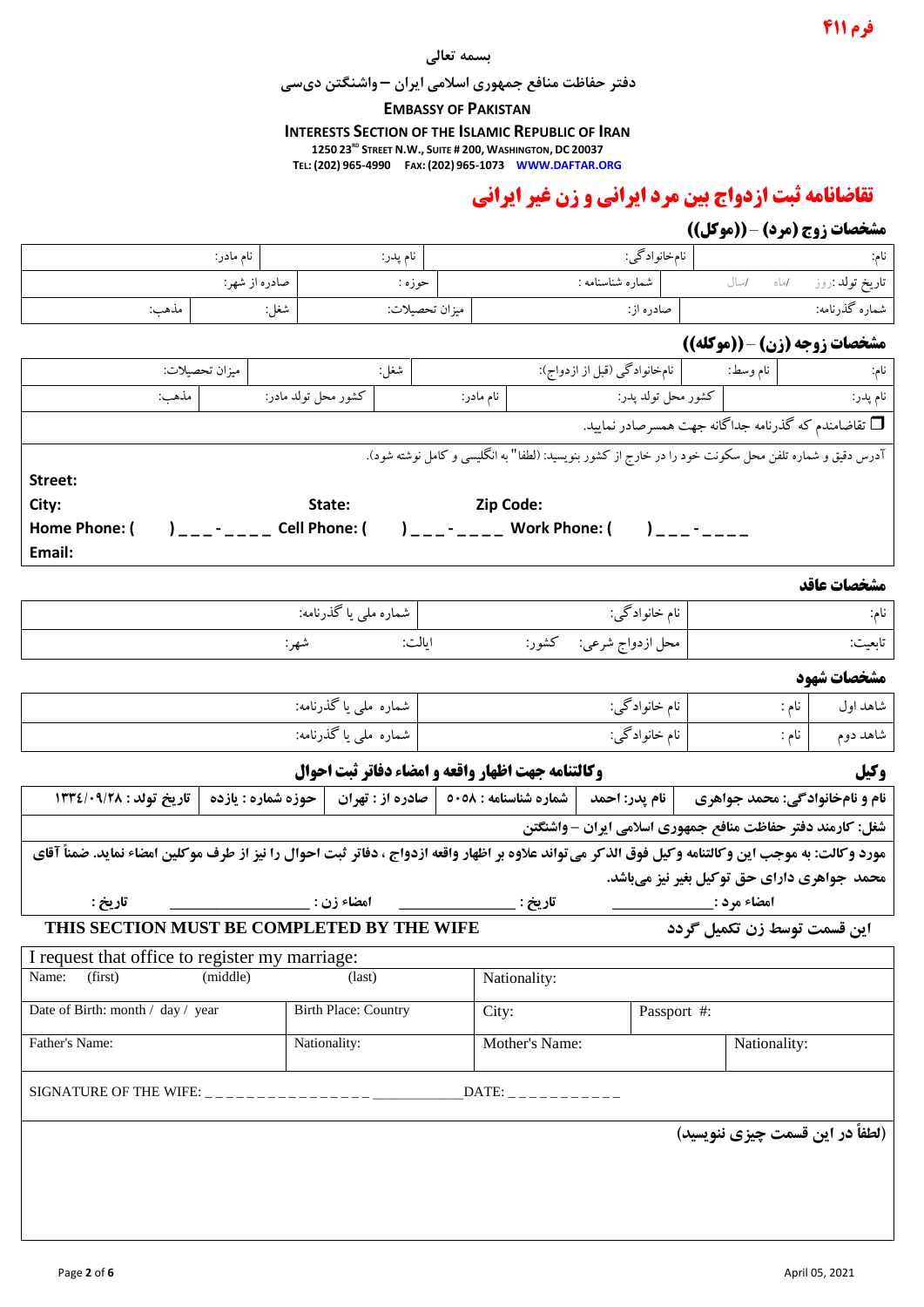#### **بسمه تعالی**

**دفتر حفاظت منافع جمهوری اسالمی ایران – واشنگتن دیسی**

#### **EMBASSY OF PAKISTAN**

**INTERESTS SECTION OF THE ISLAMIC REPUBLIC OF IRAN 1250 23RD STREET N.W., SUITE # 200, WASHINGTON, DC 20037 TEL: (202) 965-4990 FAX: (202) 965-1073 WWW.DAFTAR.ORG**



|               |                                                                                               |                                                                                       |                     | زوج (مرد)     |  |
|---------------|-----------------------------------------------------------------------------------------------|---------------------------------------------------------------------------------------|---------------------|---------------|--|
|               |                                                                                               |                                                                                       |                     |               |  |
|               |                                                                                               | در دفتر حفاظت منافع جمهوری اسلامی ایران در واشنگتن تعهد می،نمایم که همسر دیگری ندارم. |                     |               |  |
|               |                                                                                               | امضاء:                                                                                |                     |               |  |
|               |                                                                                               | تاريخ:                                                                                |                     |               |  |
|               |                                                                                               | <b>DECLARATION OF MARITAL STATUS</b>                                                  |                     |               |  |
|               |                                                                                               | <b>EXAMPLE 2018 WITH PASSPORT #:</b>                                                  |                     |               |  |
|               | Wife's full name                                                                              |                                                                                       |                     |               |  |
|               | <b>BORN ON</b><br>MM/DD/YY <b>AT</b><br>City/State <b>DAUGHTER OF:</b> Father's r             |                                                                                       |                     |               |  |
|               |                                                                                               |                                                                                       |                     | Father's name |  |
|               | REQUEST TO REGISTER MY MARRIAGE WITH:                                                         |                                                                                       |                     |               |  |
|               |                                                                                               |                                                                                       | Husband's full name |               |  |
|               | AT THE INTERESTS SECTION OF THE ISLAMIC REPUBLIC OF IRAN AND DECLARE THAT I AM NOT MARRIED TO |                                                                                       |                     |               |  |
| ANY ONE ELSE. |                                                                                               |                                                                                       |                     |               |  |
|               |                                                                                               |                                                                                       |                     |               |  |
|               |                                                                                               |                                                                                       | DATE:               |               |  |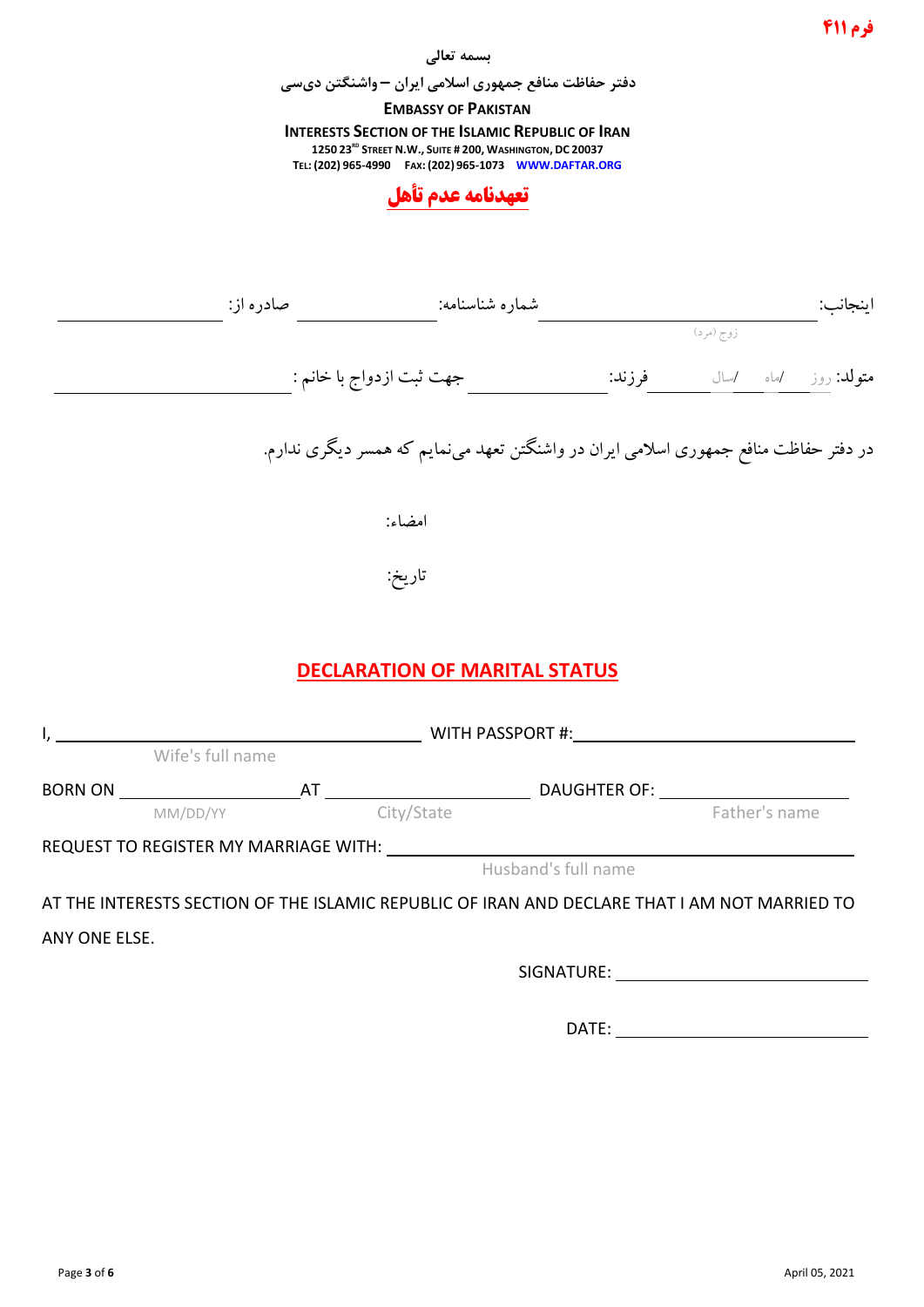#### **بسمه تعالی**

**دفتر حفاظت منافع جمهوری اسالمی ایران – واشنگتن دیسی**

**EMBASSY OF PAKISTAN INTERESTS SECTION OF THE ISLAMIC REPUBLIC OF IRAN 1250 23RD STREET N.W., SUITE # 200, WASHINGTON, DC 20037 TEL: (202) 965-4990 FAX: (202) 965-1073 WWW.DAFTAR.ORG**

## **Declaration of Islamic Faith**

# **بسم ا... الرحمن الرحیم**

# I, the undersigned, do hereby declare that I am a muslim I declare that I shall follow the teachings of the Holy Qur'an And the guidance of the Holy Prophet Muhammad (P.B.U.H)

## I declare: *ASHHADU AN LA ILAHA ILLALLAH, WA ASHHADU ANNA MUHAMMADAN RASULUL-ALLAH. "I bear witness that there is no god but God and I bear witness that Muhammad is the Messenger of God".*

# I acknowledge that the Prophet Muhammad, son of Abdullah of Mecca, is the last prophet and messenger of God.

| Name:                               |                          | Date of Birth: |                             |       |      |  |  |  |
|-------------------------------------|--------------------------|----------------|-----------------------------|-------|------|--|--|--|
| Middle<br>First                     | Last                     |                | Dav                         | Month | Year |  |  |  |
| Social Security or Passport Number: |                          |                |                             |       |      |  |  |  |
| Previous Religion:                  | Number of this Marriage: |                | Number of Children from     |       |      |  |  |  |
|                                     |                          |                | Previous Marriage: (If Any) |       |      |  |  |  |
|                                     |                          |                |                             |       |      |  |  |  |
| <b>First Muslim Witness</b>         |                          |                |                             |       |      |  |  |  |
| Name:                               |                          |                |                             |       |      |  |  |  |
|                                     |                          |                |                             |       |      |  |  |  |
| Address:                            |                          |                |                             |       |      |  |  |  |
| City:                               | State:<br>Zip:           |                | Tel: ( )                    |       |      |  |  |  |
| <b>Second Muslim Witness</b>        |                          |                |                             |       |      |  |  |  |
| Name:                               |                          |                |                             |       |      |  |  |  |
|                                     |                          |                |                             |       |      |  |  |  |
| Address:                            |                          |                |                             |       |      |  |  |  |
| City:                               | State:<br>Zip:           |                | Tel:(                       |       |      |  |  |  |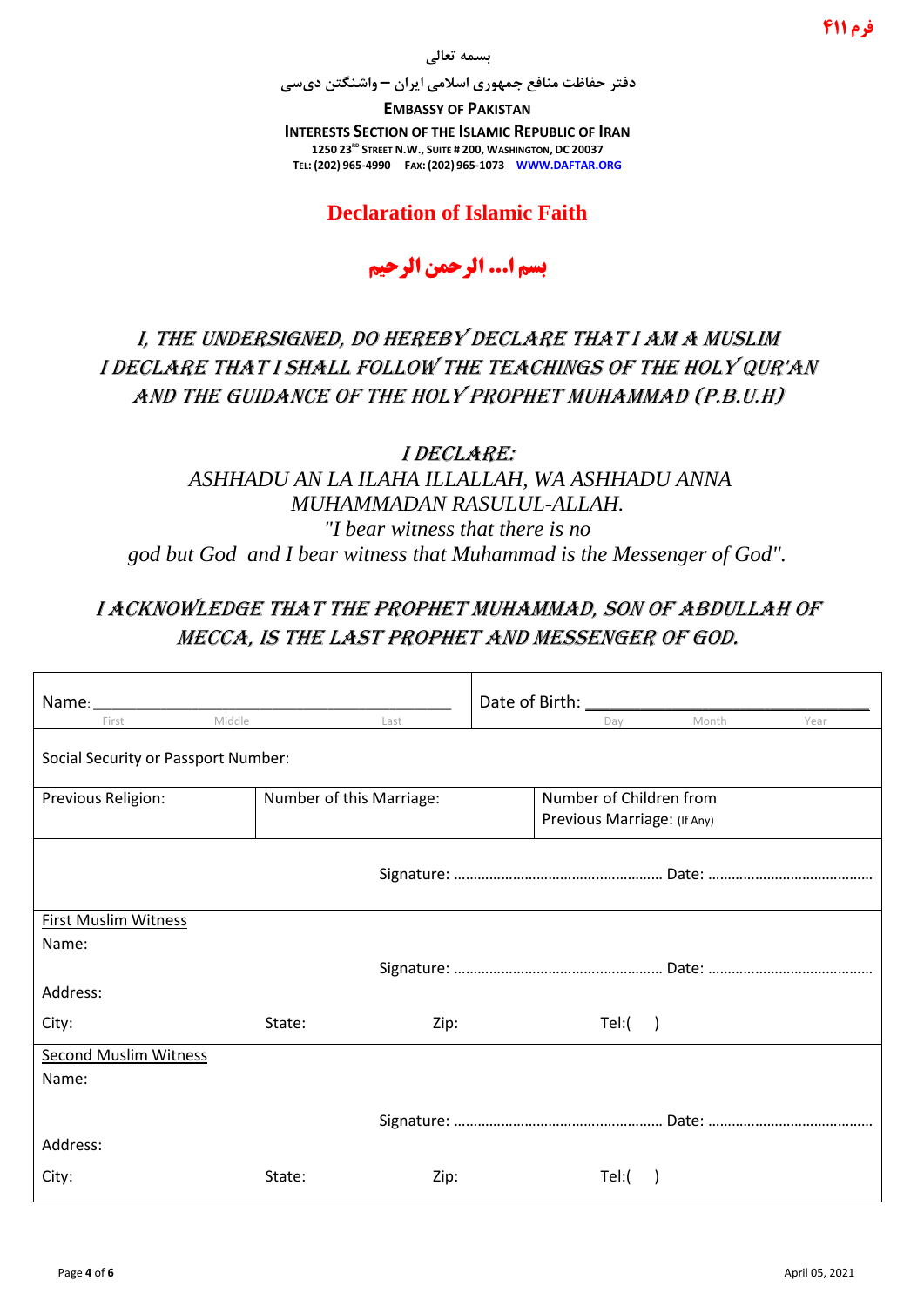

#### **Power of Attorney for registration of marriage and the issuance of Iranian birth certificates for women of foreign nationalities**

In order to register your marriage and the subsequent issuance of an Iranian birth certificate (Shenasnameh), it is required by law that you sign the registry books and other pertinent documents in this regard. If you are unable to visit this office personally, you are required to complete and sign this form and forward it to this office. You may acknowledge that the staff member mentioned below act on your behalf as your attorney in your case.

**CLIENT:** "**To be completed by the wife" :موکل**

|                      |         |        |      |     | <b>نام اول ، نام وسط و نام خانوادگی</b> (قبل از ازدواج) |      |                                                  |
|----------------------|---------|--------|------|-----|---------------------------------------------------------|------|--------------------------------------------------|
| Name (Maiden): _____ | First   | Middle | Last |     |                                                         |      | نام:                                             |
| Father's Name:       |         |        |      |     |                                                         |      | <b>نام خانوادگی(قبل از ازدواج):</b><br>نام يدر : |
| Date of Birth:       | Day     | Month  | Year | سال | ماه                                                     | روز  | <b>تاريخ تولد :</b>                              |
| Place of Birth:      | Country | State  | City | شهر | ايالت                                                   | كشور | محل تولد:                                        |

# **وکیل :** :**ATTORNEY**

| Name First / Middle / Last : Mohammed Javaheri | <b>نام و نام خانوادگی :</b> محمد جواهری               |
|------------------------------------------------|-------------------------------------------------------|
| Father's Name: <b>Ahmad</b>                    | <b>نام یدر :</b> احمد                                 |
| Date of Birth : 12/20/1955                     | <b>تاريخ تولد: 18 / 13 / 1338</b>                     |
| Place of Birth : Tehran, Iran                  | <b>شماره شناسنامه : ۵۰۵۸ - تهران مصل تولد :</b> تهران |

## **مورد وکالت :SUBJECT**

#### **امضاء وکیل فوق الذکر در تمامی مراحل مورد وکالت نافذ و معتبر میباشد بطوریکه حضور موکل در دفتر حفاظت منافع جمهوری اسلامی ایران در واشنگتن لازم نباشد.**

The signature of attorney should be considered as valid and acceptable on behalf of the client thoroughout the case. Thus my presence at the interest Section of the Islamic Republic of Iran in Washington, D.C. will not be ncecessary.

Signature (Client)\_\_\_\_\_\_\_\_\_\_\_\_\_\_\_\_\_\_\_\_\_\_\_\_\_\_\_\_\_\_\_\_\_\_ Date : \_\_\_\_\_\_\_\_\_\_\_\_\_\_\_\_\_\_\_\_\_\_\_\_\_\_\_\_

**)این قسمت منحصراً برای استفاده اداری میباشد(**

**فرم 144**